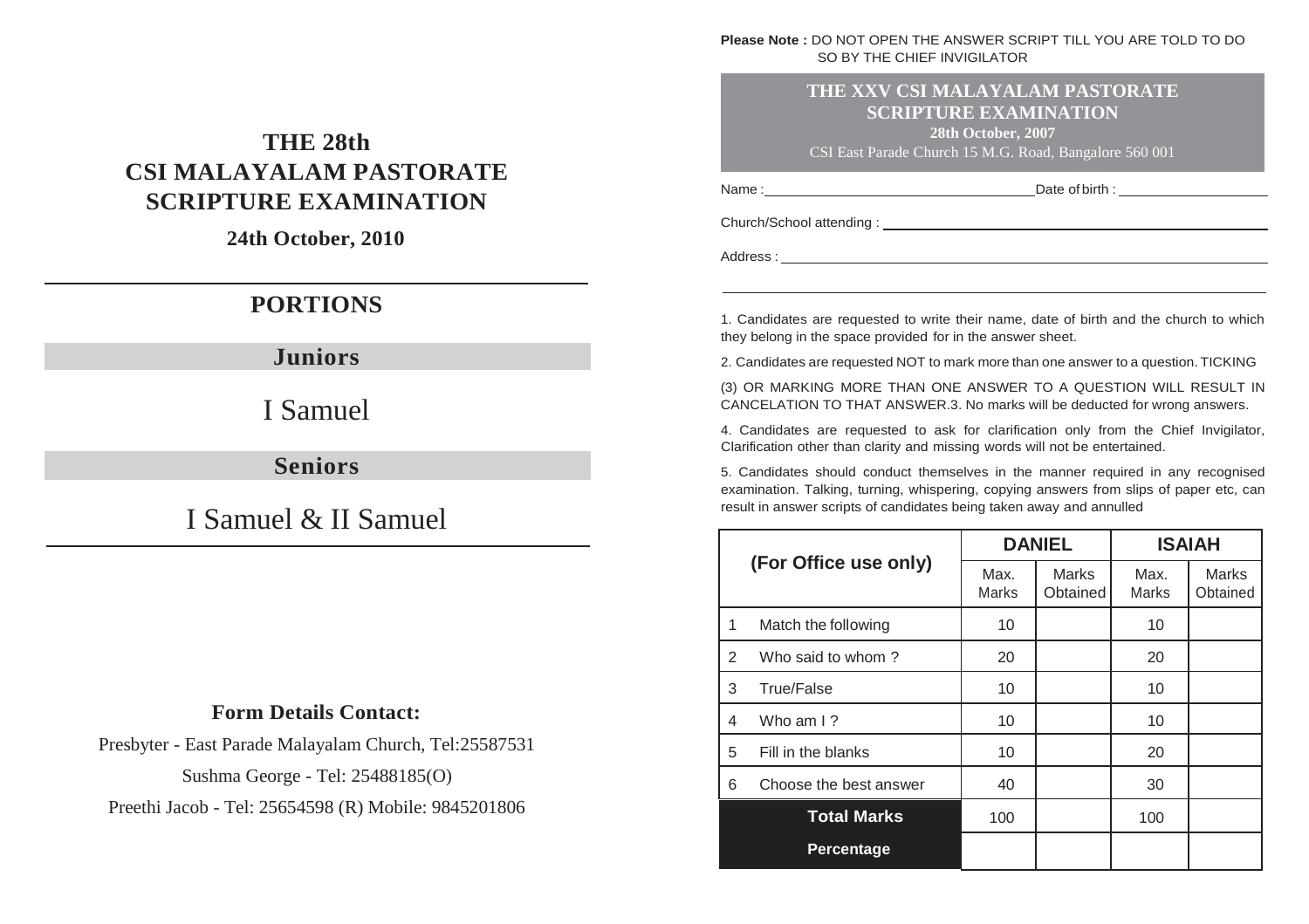# **BOOK OF DANIEL**

### **I. Matchthe following:- (10 x 1 = 10 Marks)**

*Choose the correct word out of those listed at (a) to (j) and write the same against the Corresponding statement at (1) to (10) on the left side of thespace.*

| a) Belteshazzar b) Gabriel |           | c) Tigris               | d) Darius | e) Jehoiakim |
|----------------------------|-----------|-------------------------|-----------|--------------|
| f) Belshazzar              | g) Arioch | h) Abednego i) Ashpenaz |           | i) Dura      |

- 1. Israel was besieged by the Babylonian king during the third year of theking of Judah (1:1)
- 2. The chief official of the Babylonian Court in charge of training theyoung captives from Judah. (1:3)
- 3. Daniel was named after the Babylonian God(1:7)
- 4. The commander of the kings body guard in carrying out the execution ofthe wise men. (2:14)
- 5. The plain where the statue of king Nebuchadnezzar was set up was. (3:1)
- 6. The king who gave order to throw Daniel into the lions den was (6:16)
- 7. The meaning of the vision of the Ram and the goat was interpreted to Daniel by (8:16)
- 8. The name given to Azariah in Babylon was(1:16)
- 9. The king who was warned of his destruction by the inscription on thewall was (5:5)
- 10. During his second vision Daniel saw himself standing beside the greatriver  $(10:4)$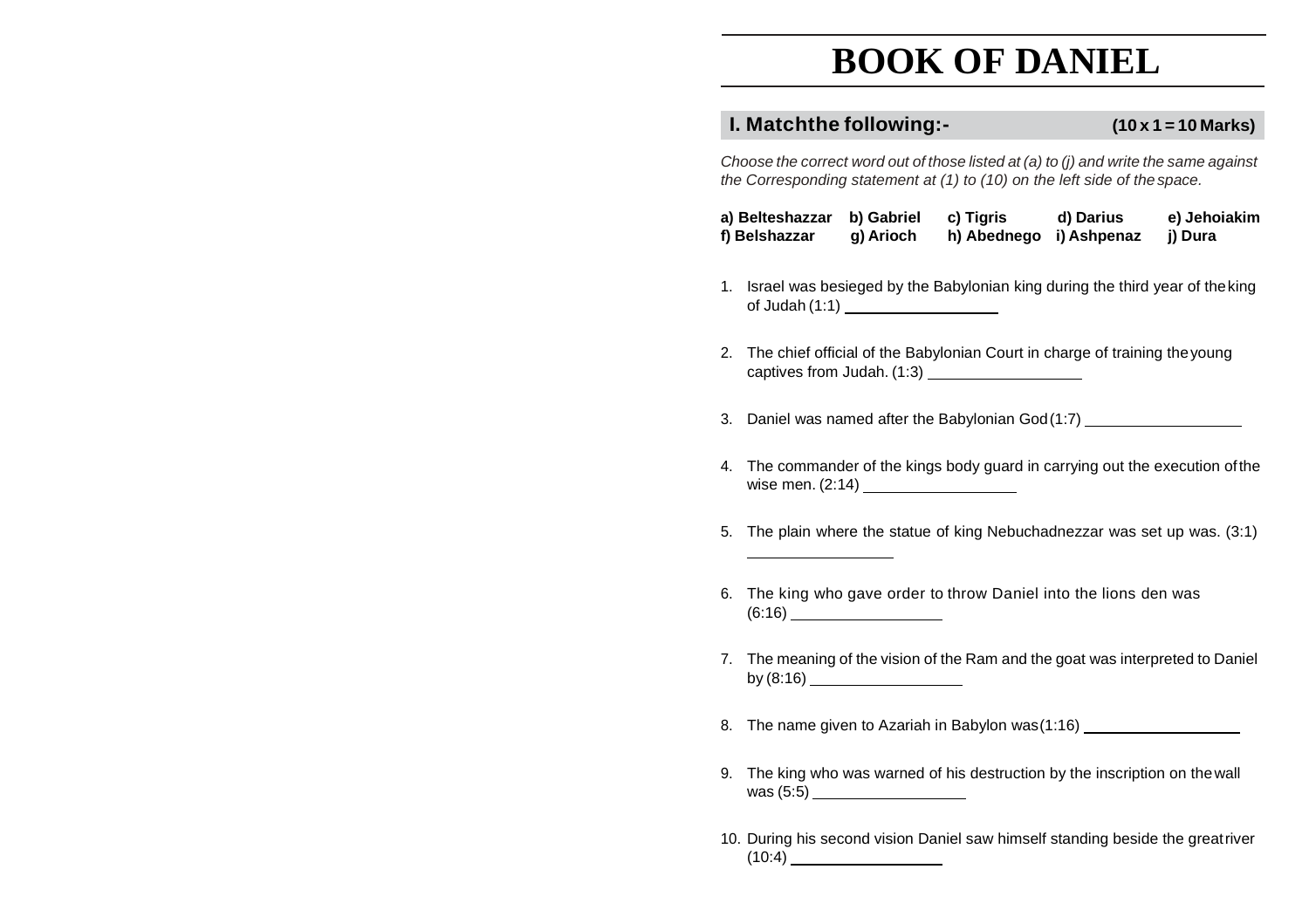### **II. Who saidto whom:- (10x2 = 20marks) III. True/False (10 x 1 = 10 Marks)**

- 1. "Please test your servants for ten days" (1:12)
- 2. "I am certain that you are trying to gain time" (2:8)
- 3. "We do not need to defend ourselves before you in this matter" (3:16)
- 4. "You may keep your gift for yourself and give your reward to someone else" (5:17)
- 5. "May your god whom you serve continually rescue you" (6:17)
- 6. "I have come to give you insight and understanding"(9:22)
- 7. "There is a man in your kingdom who has the spirit of the Holy God in him" (5:10)
- 8. "At the end of the days you will rise to receive your allotted inheritance" (12:13)
- 9. "Remove your sin by doing what is right, and your wickedness by being kind to the oppressed" (4:27)
- 10. "Soon I will return to fight against the Prince of Persia"(10:20)

1. At the end of ten days of vegetable diet Daniel and his friends grew weaker compared to those who ate he royal food. (1:15)

**(True/False)**

2. Daniel and his friends refused to fall down and worship the statue. (3:12)

**(True/False)**

3. The furnace into which the youths were thrown was heated twice (3:19)

#### **(True/False)**

4. When Daniel learned about the decree issued by the king, he went home to his upstairs room, closed all the windows and prayed three times a day as usual. (6:10)

#### **(True/False)**

5. The four beasts that appeared before Daniel in his vision were all different from one another. (7:3)

#### **(True/False)**

6. Daniel and the men with him saw the vision of the man dressed in linen and were terrified. (10:7)

#### **(True/False)**

7. Daniel was beside the Ulai Canal in the province of Elam when he had the vision of a Ram and a goat. (8:2)

#### **(True/False)**

8. The men who had falsely accused Daniel was thrown into the lion's den along with their wives and children. (6:24)

#### **(True/False)**

9. Those who eat from the king's provision (the king of the south) will try to destroy him. (11:25)

#### **(True/False)**

10. The prophecy regarding the desolation of Jerusalem was given by the prophet Isaiah. (9:2)

#### **(True/False)**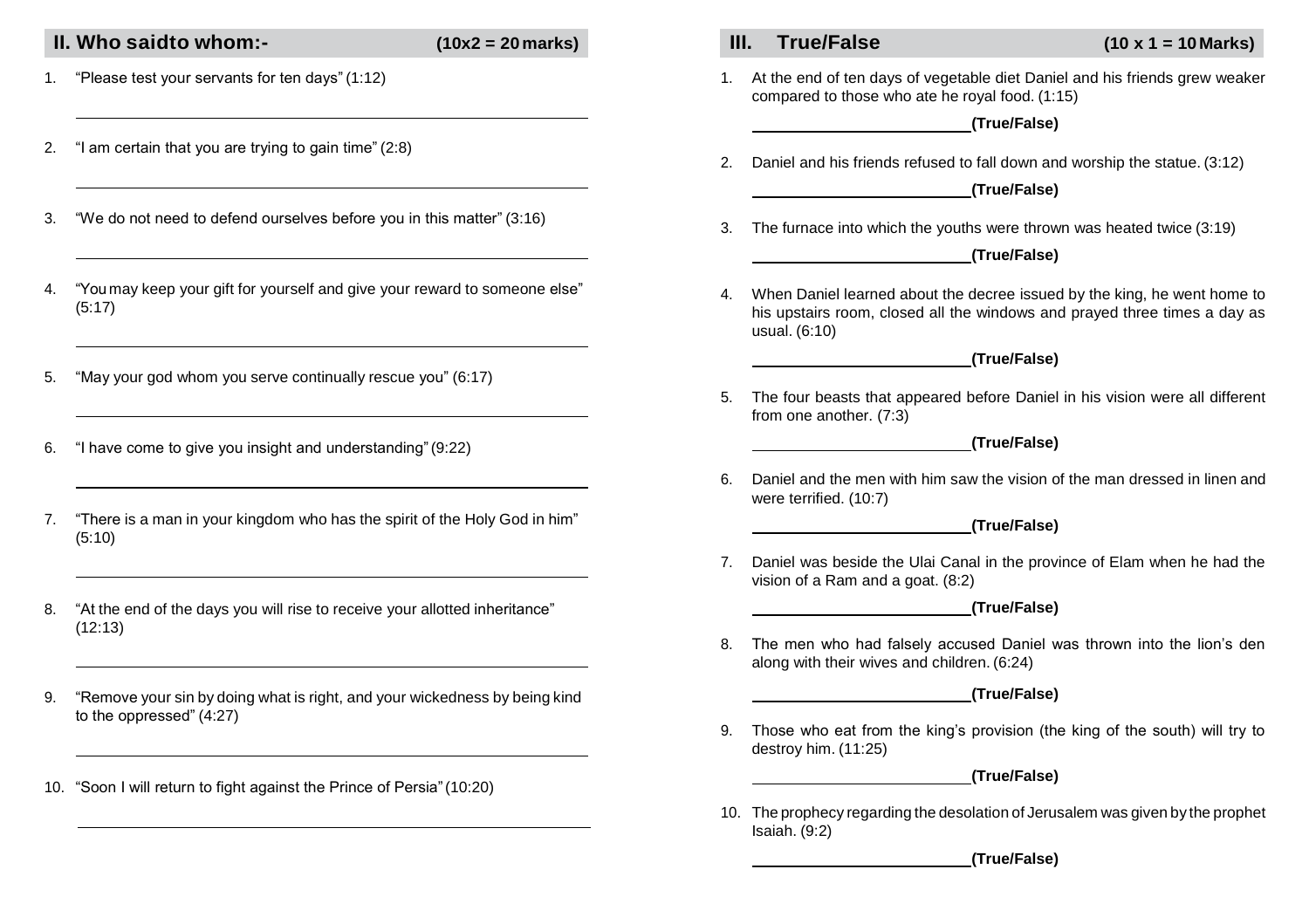### **IV. Whom am I ? (10 x 1 = 10 Marks)**

1. I introduced Daniel to King Nebuchadnezzar and told him that he can interpret the dream. (2:25)

#### **I am**

2. I was given the authority, glory and the sovereign power. All people, nations and men of every language worshipped me. My dominion is everlasting. (7:13)

**I am**

3. I am the two horned ram that appeared to Daniel in his second vision. (8:20)

**I am**

4. I supported the man dressed in linen and rescued him from the king of Persia. (10:13)

**I am**

5. In Daniel's dream of the beast I was more terrifying and frightening and very powerful with large iron teeth and ten horns. (7:7)

**I am**

6. I mediated before God for the sin of the men of Judah in captivity, pleaded with him in prayer and petition for the deliverance of the Israelites. (9:1-17)

**I am**

7. I appeared like a shaggy goat to Daniel in his vision. (8:21)

**I am**

8. I besieged Jerusalem and carried off the men along with some of the articles from the temple of God and put it in the treasure house of my God. (1:2)

**I am**

9. I informed the king about the Jewish captives who refused to fall down and worship the image of gold and advised the king to throw them into the burning furnace. (3:8)

10. I gave order to cut the tree down and trim off its branches, strip off its leaves and seatter its fruits. (4:13)

**I am**

|    | <b>VI.Fill in the blanks:-</b>                                                                                                                                | $(10 \times 1 = 10 \text{ Marks})$ |
|----|---------------------------------------------------------------------------------------------------------------------------------------------------------------|------------------------------------|
| 1. | God gave Daniel an additional skill to example the state of the state (1:17)                                                                                  |                                    |
| 2. | The statue's head of gold represents (2:38)                                                                                                                   |                                    |
| 3. | As soon as the music was played the people of the entire town had to<br>the image of gold that the king had set up.                                           |                                    |
|    | (3:5)                                                                                                                                                         |                                    |
|    | 4. Darius was <u>entitled a series of vectors</u> years old when he became the king of<br>Babylon. (5:31)                                                     |                                    |
| 5. | years are decreed for the Israelites to atone for their<br>wickedness and to bring in everlasting righteousness (9:24)                                        |                                    |
| 6. | All the disasters have come upon the people of Israel because they have<br>$-$ (9:11-12)                                                                      |                                    |
| 7. | When the king questioned Daniel and his friend they were proved ________<br>times better than all the magicians and enchanters of the whole kingdom<br>(1:20) |                                    |
| 8. | The first beat of Daniel's vision looked like a _________________________________(7:4)                                                                        |                                    |
| 9. | Daniel belonged to the tribe of (6:13)                                                                                                                        |                                    |
|    | 10. The rock in the king's vision that broke the iron, the bronze, the clay, silver<br>and gold into pieces represents                                        | kingdom                            |
|    | $(2:44-45)$                                                                                                                                                   |                                    |

**I am**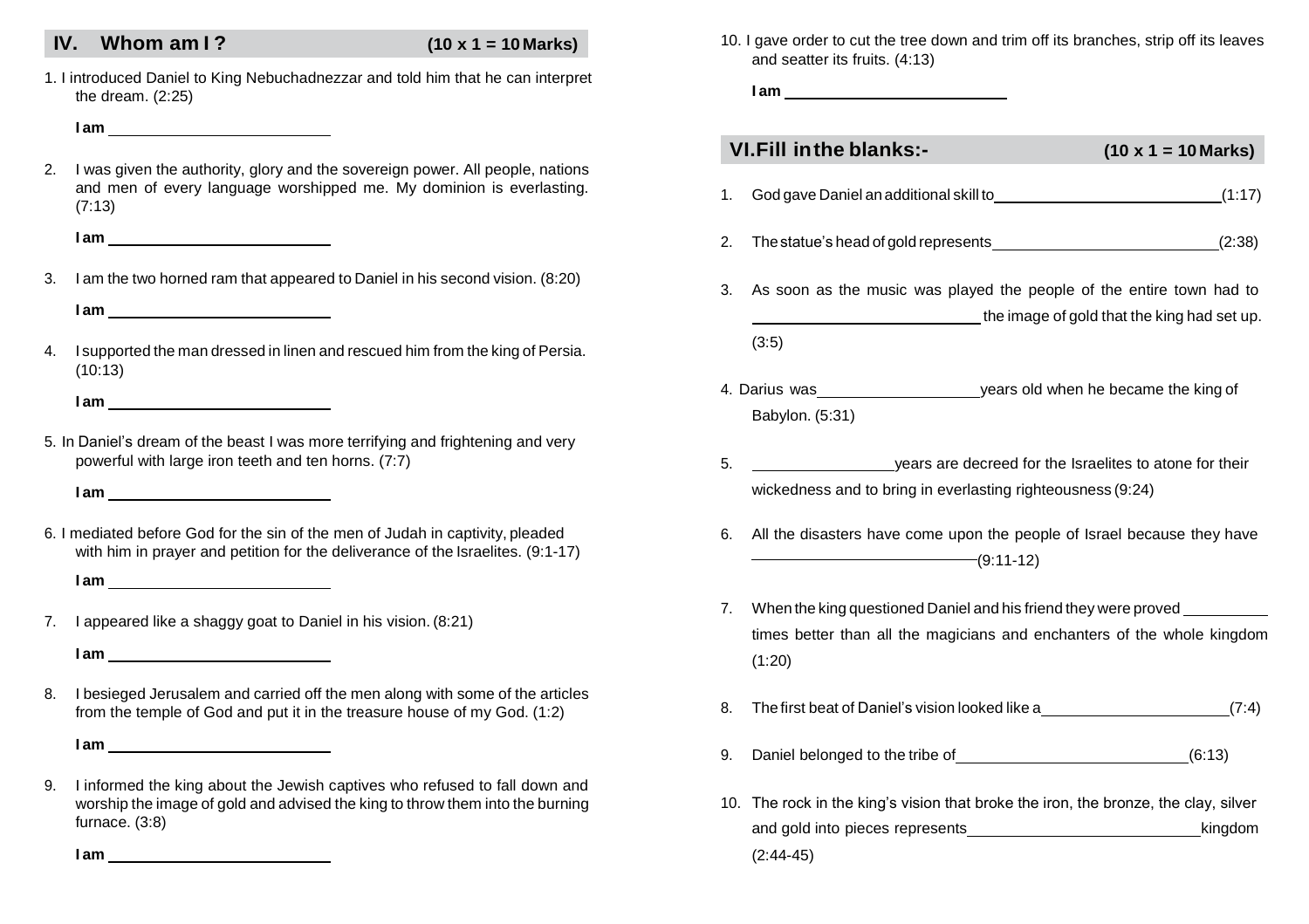|    | VI Choose the best answer                                                                      |                                                                                              | $(40 \times 1 = 40$ Marks)                                         |
|----|------------------------------------------------------------------------------------------------|----------------------------------------------------------------------------------------------|--------------------------------------------------------------------|
| 1. |                                                                                                | The author of the book of Daniel is                                                          |                                                                    |
|    | a) Joshua                                                                                      | b) Moses                                                                                     | c) Daniel                                                          |
|    |                                                                                                | Daniel and his friends were taught ______________________ and<br>of the Babylonians. (1:4(b) |                                                                    |
|    | a) Faith and practices<br>b) Traditions and customs<br>c) Language and literature              |                                                                                              |                                                                    |
|    | wine. (1:8)                                                                                    |                                                                                              | Daniel resolved not to himself with the royal food and             |
|    | a) defile                                                                                      | b) strengthen                                                                                | c) corrupt                                                         |
|    |                                                                                                | Through the dream God<br>Nebuchadnezzar (1:45)                                               | shown<br>has<br>king                                               |
|    | a) his splendor and glory<br>b) the expansion of this kingdom<br>c) what will happen in future |                                                                                              |                                                                    |
|    |                                                                                                |                                                                                              |                                                                    |
|    | a) 50 ft height and 5 ft wide<br>b) 70 ft high and 7 ft wide<br>c) 90 ft high and 9 ft wide    |                                                                                              |                                                                    |
| 6. | (3:25)                                                                                         |                                                                                              | The fourth man who was walking in the furnace looked like          |
|    | a) Daniel                                                                                      | b) son of gods                                                                               | c) one of the seldom                                               |
|    | months (4:29)                                                                                  |                                                                                              | The dream of Nebuchadnezzar came true after a period of            |
|    | a) 7 months b) 12 months                                                                       |                                                                                              | c) 14 months                                                       |
|    |                                                                                                | (4:32)                                                                                       | King Nebuchadnezzar was driven away from his people and lived with |

|    | a) wild animals<br>b) deads in the caves<br>c) exiles in an island                                         |                                                                                 |                                                                                      |
|----|------------------------------------------------------------------------------------------------------------|---------------------------------------------------------------------------------|--------------------------------------------------------------------------------------|
| 9. | (5:1)                                                                                                      |                                                                                 | King Belshazzar gave a greatbanquet for<br>letter states and this nobles.            |
|    | a) Twelve Thousand<br>b) Five Thousand<br>c) One Thousand                                                  |                                                                                 |                                                                                      |
|    | (28)                                                                                                       | 10. "Your kingdom is divided and given to the Medes and the Persians" The       |                                                                                      |
|    | a) Mene                                                                                                    | b) Tekel                                                                        | c) Parsin                                                                            |
|    |                                                                                                            |                                                                                 |                                                                                      |
|    | a) 60                                                                                                      | b) 160                                                                          | c) 120                                                                               |
|    |                                                                                                            |                                                                                 |                                                                                      |
|    | a) He set up a statue of himself<br>b) he held a great banquet<br>c) he praised the god of silver and gold |                                                                                 |                                                                                      |
|    |                                                                                                            | 13. Accordingly to the decree of darius nobody was allowed to pray to any other |                                                                                      |
|    | a) 20                                                                                                      | b) 30                                                                           | c) 70                                                                                |
|    |                                                                                                            | 14. He was given authority, glory and sovereign power. Who? (7:14)              |                                                                                      |
|    | a) the Ancient of Days<br>b) Son of man<br>c) the man dressed in linen                                     |                                                                                 |                                                                                      |
|    | inheritance. Who? (12:13)                                                                                  |                                                                                 | 15. "You will rest and at the end of the days you will rise to receive your allotted |
|    | a) Michael                                                                                                 | b) King of North c) Daniel                                                      |                                                                                      |
|    |                                                                                                            |                                                                                 |                                                                                      |

16. The fourth beast which had iron teeth and bronze claws represent kingdom. (7:23)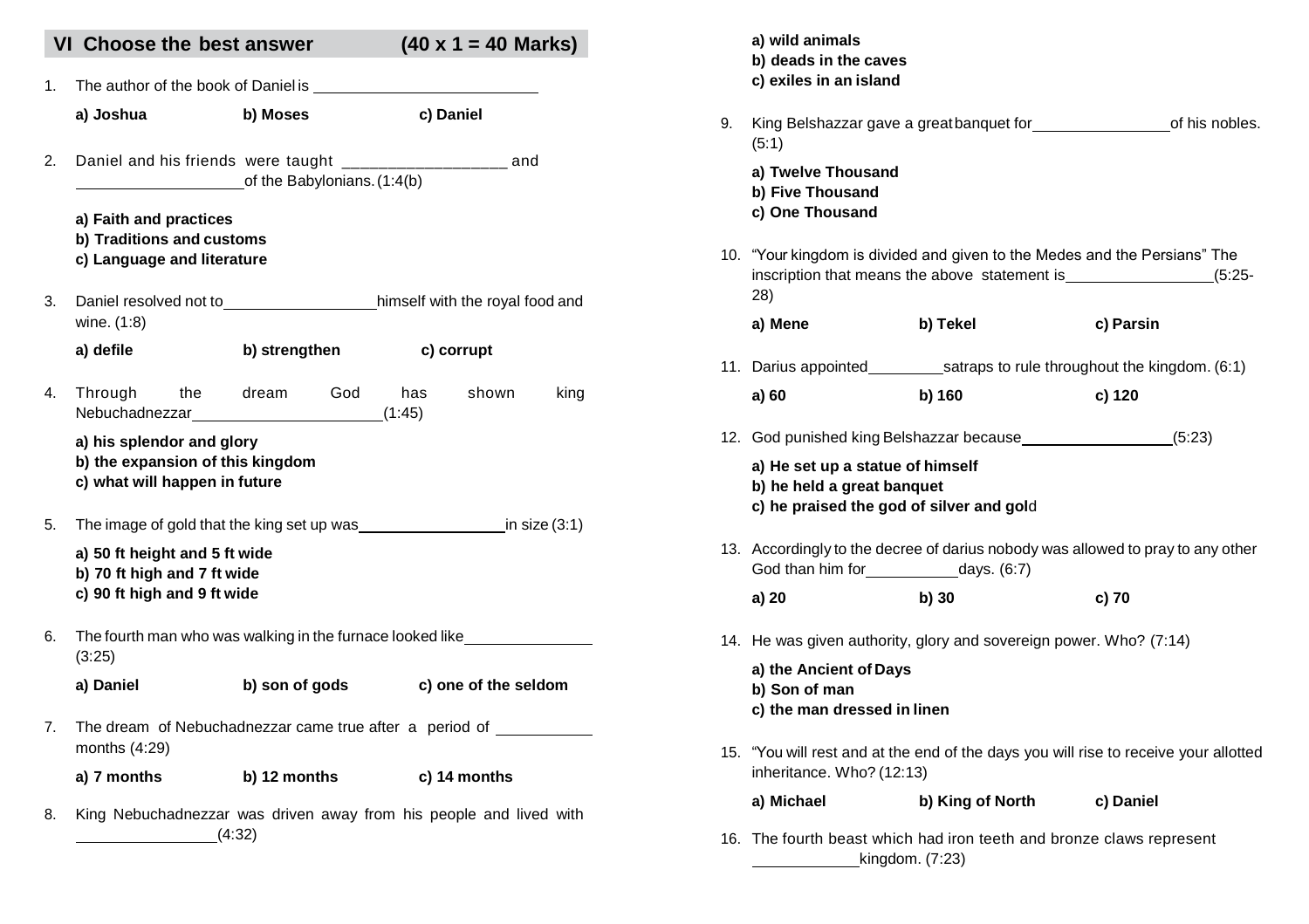**a) The kingdom of the Most High b) the fourth kingdom c) the kingdom of ancient days**

17. After the vision of a Ram and a goat and its interpretation Daniel lay for several days. (8:27)

| a) crying                                      | b) asleep                                                | c) ill                  |
|------------------------------------------------|----------------------------------------------------------|-------------------------|
| 18. The rule of the fourth beast will last for |                                                          | vears. (7:25)           |
| a) 7 years                                     | b) 3 years                                               | c) $3\frac{1}{2}$ years |
|                                                | 19. The prince of Persian kingdom resisted the angel for | days. (10:13)           |
| a) 21                                          | b) 29                                                    | c)30                    |
|                                                |                                                          |                         |

20. King Nebuchadnezzar was deposed of his royal throne when  $(5:20)$ 

**a) he disobeyed God**

- **b) his beast became arrogant with pride.**
- **c) he threw the jews into the burning furnace.**
- 21. The king of the north will show favour to those who the holy covenant (11:30)

**a) forsake b) obey c) adore**

- 22. Happiness and blessing will be there at the end of days (12:11) **a) 1,335 b) 1,290 c) 365**
- 23. The man clothed in linen was standing the waters of the river (12:7)

**a) inside b) above c) beside**

24. Daniel was placed the ruler by king. (5:29)

**a) highest**

**b) the second highest**

**c) the third highest**

| 25. After the reign of four kingdoms<br>will receive the<br>kingdom and will possess it forever. (7:18) |                                                                                                                                                 |                                                                                                                           |                                                                                  |  |  |  |  |
|---------------------------------------------------------------------------------------------------------|-------------------------------------------------------------------------------------------------------------------------------------------------|---------------------------------------------------------------------------------------------------------------------------|----------------------------------------------------------------------------------|--|--|--|--|
|                                                                                                         | a) the king of the north<br>b) the king of the south<br>c) the saints of the Most High                                                          |                                                                                                                           |                                                                                  |  |  |  |  |
|                                                                                                         | 26. In the third year of<br>vision concerning a great war. (10:1)                                                                               |                                                                                                                           | king of Persia, Daniel had a                                                     |  |  |  |  |
|                                                                                                         | a) Darius                                                                                                                                       | b) Belshazzar                                                                                                             | c) Cyrus                                                                         |  |  |  |  |
|                                                                                                         | 27. Daniel had the vision of a man dressed in linen on the ______________<br>day of the first month. (10:4)                                     |                                                                                                                           |                                                                                  |  |  |  |  |
|                                                                                                         | a) First                                                                                                                                        | b) Twentieth                                                                                                              | c) Twenty fourth                                                                 |  |  |  |  |
|                                                                                                         |                                                                                                                                                 |                                                                                                                           | 28. The four prominent horns of the great represent (8:22)                       |  |  |  |  |
|                                                                                                         | a) the four kingdoms<br>b) the four enemies<br>c) the four winds of heaven                                                                      |                                                                                                                           |                                                                                  |  |  |  |  |
|                                                                                                         | of Babylon. (2:12)                                                                                                                              |                                                                                                                           | 29 King Nebuchadnezzar ordered the execution of all the ________________________ |  |  |  |  |
|                                                                                                         | a) wealthy men b) wise men                                                                                                                      |                                                                                                                           | c) arrogant men                                                                  |  |  |  |  |
|                                                                                                         |                                                                                                                                                 | 30. During the time of the day the mystery concerning the<br>dream of the king was revealed to Daniel in a vision. (2:19) |                                                                                  |  |  |  |  |
|                                                                                                         | a) mid-day                                                                                                                                      | b) early morning c) night                                                                                                 |                                                                                  |  |  |  |  |
|                                                                                                         |                                                                                                                                                 | 31. The order to leave the stump of the tree with its roots means<br>(4:26)                                               |                                                                                  |  |  |  |  |
|                                                                                                         | a) the kingdom will be restored to the king<br>b) the kingdom will be given to his ancestors<br>c) kingdom will be handed over to the Most High |                                                                                                                           |                                                                                  |  |  |  |  |
| 32.                                                                                                     | said about (2:39)                                                                                                                               |                                                                                                                           | "The God of heaven has given you dominion, power might and glory". This is       |  |  |  |  |
|                                                                                                         | a) Belshazzar                                                                                                                                   | b) Cyrus                                                                                                                  | c) Nebuchadnezzar                                                                |  |  |  |  |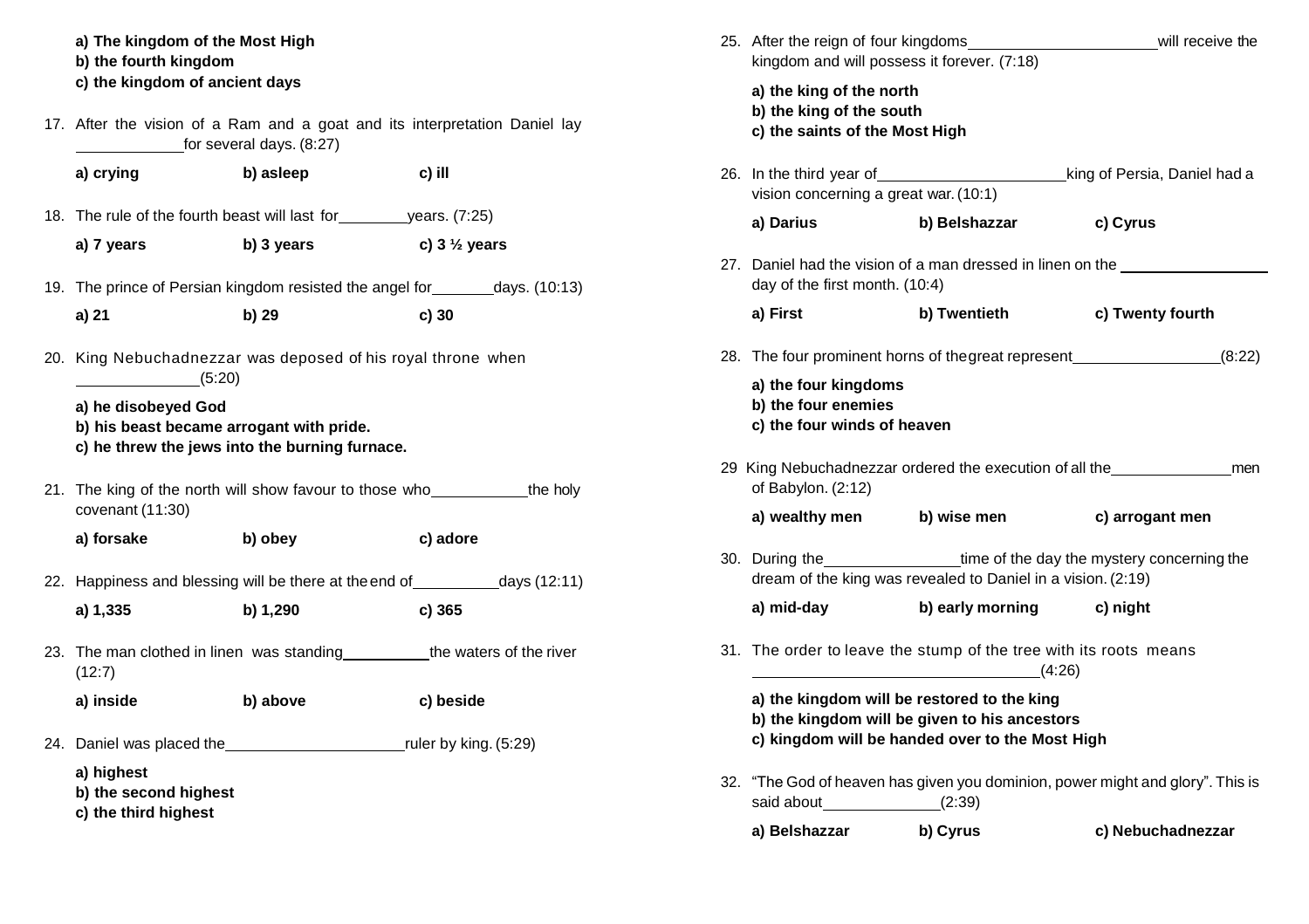| 33. "At the end of the days, those will be delivered". Who? (12:1)<br>a) Worship the Lord in heaven<br>b) show kindness and mercy |                   |                    | <b>ISAIAH</b>         |                        |                                                 |                                                        |                                                                                                                                                                 |
|-----------------------------------------------------------------------------------------------------------------------------------|-------------------|--------------------|-----------------------|------------------------|-------------------------------------------------|--------------------------------------------------------|-----------------------------------------------------------------------------------------------------------------------------------------------------------------|
| c) whose names are written in the book                                                                                            |                   |                    |                       | I. Match the following |                                                 |                                                        | $(10 \times 1 = 10 \text{ Marks})$                                                                                                                              |
| 34 At the end time the countries that are delivered from the hand of the king of<br>the North are $and$ (11:41)                   |                   |                    |                       |                        |                                                 |                                                        | Choose the correct word out of the those listed out a) to j) and write the same<br>against the corresponding statement at 1 to 10 on the left side blank space. |
| a) Edom and Maab<br>b) Persia and Media<br>c) Greece and Egypt                                                                    |                   |                    | f) Babylon g) Nebo    |                        | a) Dimon b) Memphis c) Immanuel<br>h) Eden      | d) Judah<br>i) Tyre                                    | e)Wonderfulcounselor<br>i) Damascus                                                                                                                             |
| 35. A decree once issued cannot be altered according to the law of<br>(6:15)                                                      |                   |                    |                       |                        | Son and will call Him. (7:14)                   | The virgin will be with child and will give birth to a |                                                                                                                                                                 |
| a) Medes and Persians<br>b) Egypt<br>c) Greece                                                                                    |                   |                    | 2.                    |                        | will be called. $(9:6)$                         |                                                        | For to us a child is born, to us a son is given, and<br>the government will be on his shoulders and He                                                          |
| 36. In his vision Daniel was asked to the words of the scroll until the<br>end times (12:4)                                       |                   |                    |                       | 3.                     |                                                 |                                                        | The place over which Moab wails. (15:2)                                                                                                                         |
| a) close up and seal<br>b) keep in the sanctuary<br>c) hide in a safe place                                                       |                   |                    |                       |                        |                                                 |                                                        | The place where the water are full of blood. (15:9)                                                                                                             |
| 37. The end will come like a                                                                                                      |                   | (9:26(c)           |                       |                        | heap of ruins. (17:1)                           |                                                        | This city will no longer be a city but will become a                                                                                                            |
| a) whirlwind<br>38. "God has numbered the days if your reign". Whose reign?                                                       | b) thunder storm  | c) flood           | 6.                    |                        | The leaders of this place are deceived. (19:13) |                                                        |                                                                                                                                                                 |
| b) Cyrus<br>a) Darius                                                                                                             |                   | c) Belshezzar      | 7.                    |                        |                                                 |                                                        | The ships of Tarshish will wail, for this place is<br>destroyed and left without house or harbour. (23:1)                                                       |
| 39. "He rescues and he saves, he performs signs and wonders" These are the<br>words of $(6:26(b))$                                |                   |                    | 8.                    |                        |                                                 | its walls and ramparts. (26:1)                         | This place is a strong city, God makes salvation                                                                                                                |
| a) Daniel about Daniel's God<br>b) Darius about Daniel's God<br>c) Magicians about king Darius                                    |                   |                    | 9.                    |                        |                                                 |                                                        | The descendants of Hezekiah according to Isaiah<br>would be carried to this place. (39:7)                                                                       |
| 40. The horn that appeared had the eyes like that of a man and a<br>mouth that spoke boastfully (7:8)                             |                   |                    | $10.$ $\qquad \qquad$ |                        |                                                 |                                                        | The Lord will comfort Zion and make her deserts                                                                                                                 |
| a) the first horn                                                                                                                 | b) the tenth horn | c) the little horn |                       |                        | like. (51:3)                                    |                                                        |                                                                                                                                                                 |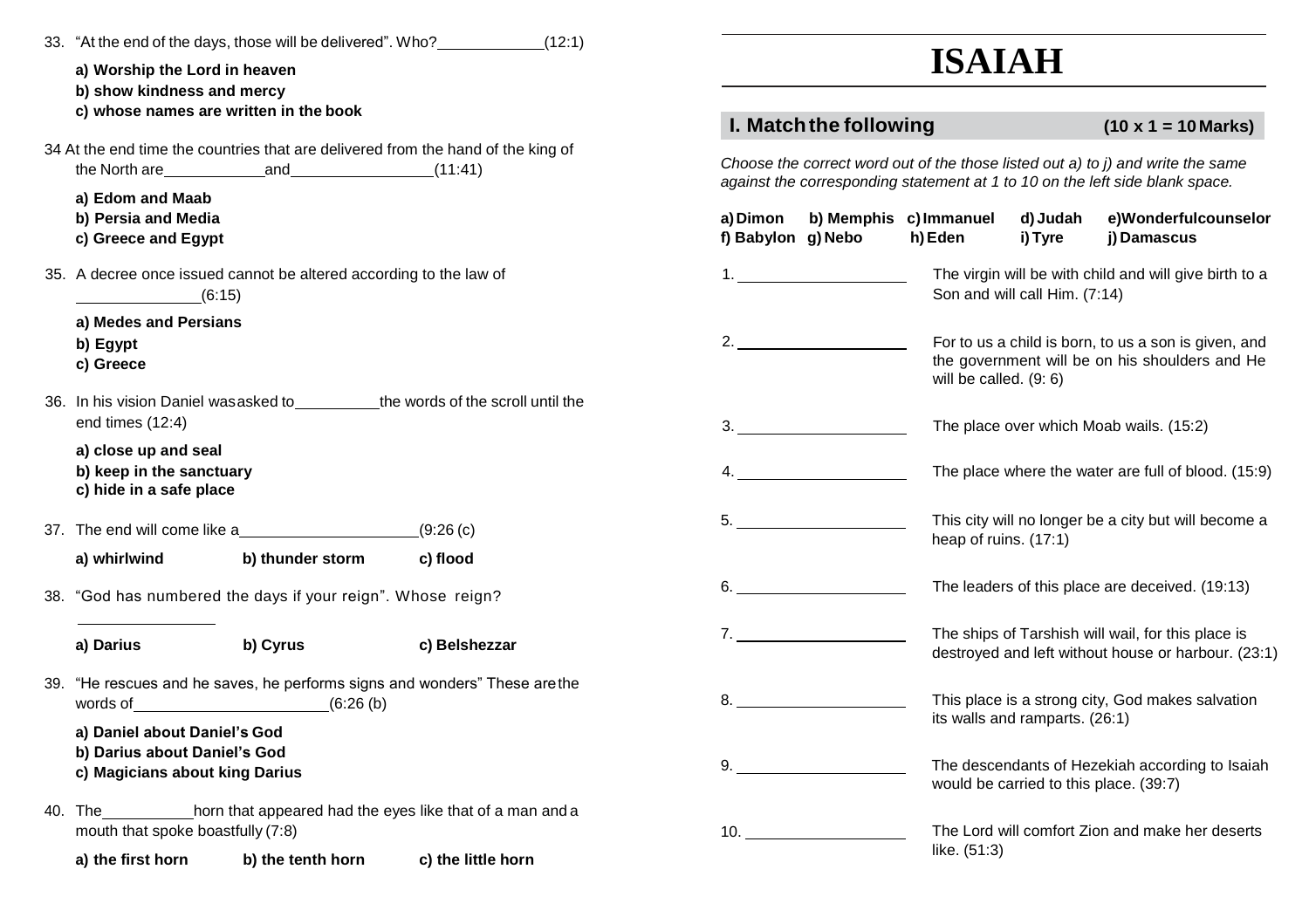- 1. "The multitude of your sacrifices what are they to me?" (1:11)
- 2. "You have a cloak, you be our leader ; take charge of this heap of ruins!" (3:6)
- 3. "See, this has touched your lips; your guilt is taken away and your sin atoned for." (6:7)
- 4. "Ask the Lord your God for a sign, whether in the deepest depths or inthe highest heights." (7:11)
- 5. "Take off the sackcloth from your body and the sandals from your feet." (20:2)
- 6. "This day is a day of distress and rebuke and disgrace, as when children come to the point of birth and there is no strength to deliver them …….therefore pray for the remnant that still survives." (37:3&4)
- 7. "Put your house in order, because you are going to die; you will not recover." (38:1)
- 8. "There will be peace and security in my lifetime". (39:8b)
- 9. "He is my shepherd and will accomplish all that I please."(44:28a)
- 10. "The Lord will surely exclude me from His people" (56:3)

## II Who said to whom  $(10 \times 2 = 20 \text{ Marks})$  **III Fill in the Blanks**  $(10 \times 2 = 20 \text{Marks})$

- 1. The knows his master, the his owner's manger. (1:3)
- 2. Though your sinsare like , they shall be as white as snow; though they are red as they shall be like wool. (1:18)
- 3. "Be ever hearing, but never \_\_\_\_\_\_\_\_\_\_; be ever seeing, but never ". (6:9)
- 4. Bind up the and up the law among my disciples. (8:16)
- 5. The will live with the lamb, the will lie down with the goat. (11:6)
- 6. I will make the measuring line and the plumb line. (28:17)
- 7. In repentance and is your salvation, inquietness and is your strength. (30:15)
- 8. So do not **South Contract Contract Contract Contract Contract Contract Contract Contract Contract Contract Contract Contract Contract Contract Contract Contract Contract Contract Contract Contract Contract Contract Cont** I am your God. (41:10)
- 9. A bruised He will not break, and a smoldering He will not snuff out. (42:3)
- 10. The Lord will view you always; and will your frame. (58:11)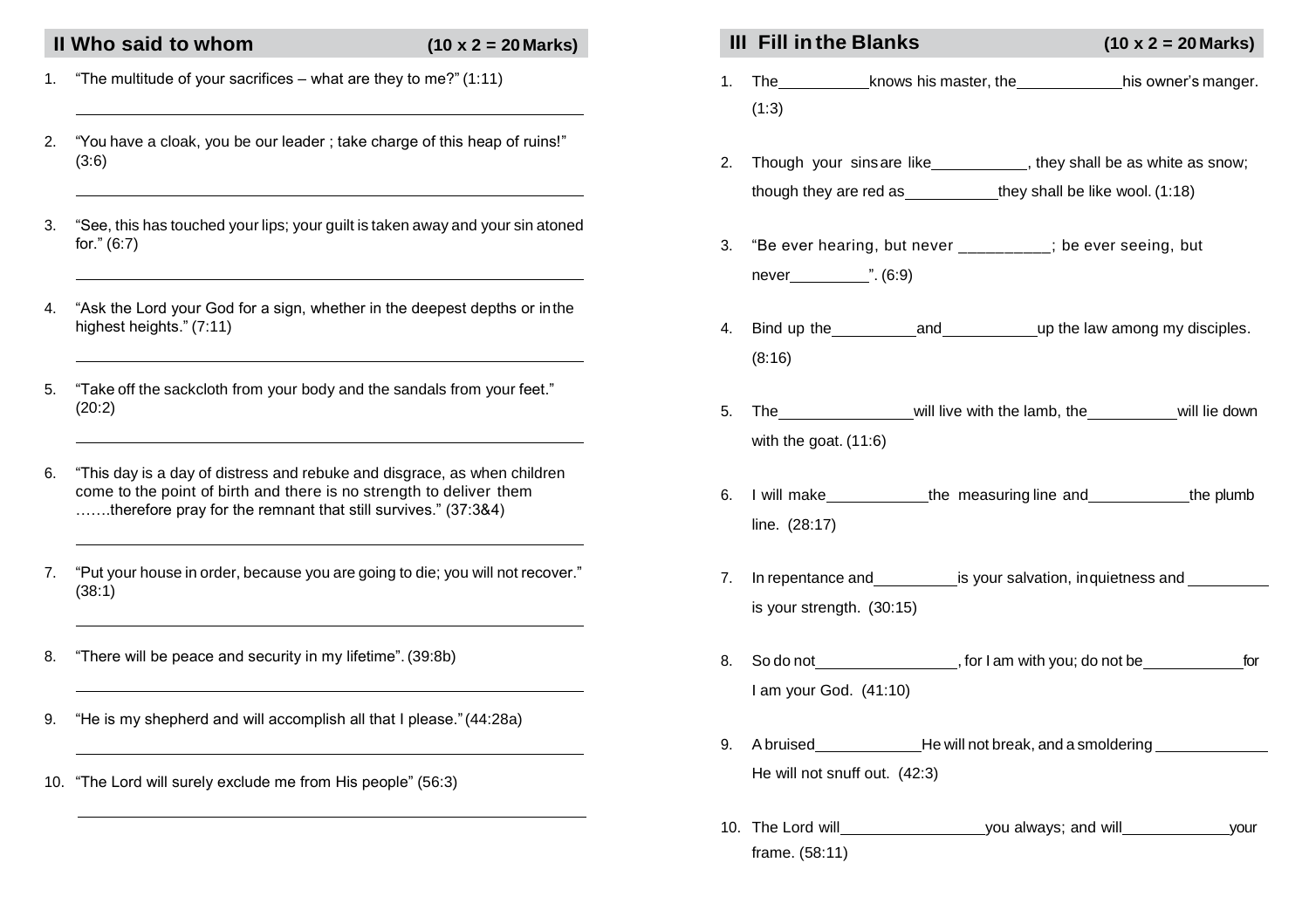### **IV Trueor False (10 x 1 = 10 Marks) V Who am I ? (10 x 1 = 10 Marks)**

- 1. The Lord will wash away the filth of the women of Zion. (4:4) **( True / False )**
- 2. Isaiah saw a vision where above the Lord were Seraphs each with six wings, with two wings they covered their faces, with two they covered their hands and with two they were flying. (6:2) **( True / False )**
- 3. By the strength of my hand I have done this, and by my knowledge, because I have understanding. (10:13) **( True / False )**
- 4. The sovereign Lord will wipe away the sadness from all faces. (25:8) **( True / False )**
- 5. Caraway is beaten with a stick and cummin with a rod. (28:27) **( True / False )**
- 6. The Lord says : These people come near to me with their mouth and honour me with their lips, but their thoughts are far from me. (29:13) **( True / False )**
- 7. The Lord made the shadow cast by the sun go back the ten steps it had gone down on the stairway of Ahaz. (38:8) **( True / False )**
- 8. Everyvalley shall be raised up, everymountain and hill made smooth. (40:4a) **( True / False )**
- 9. Arise, shine, for your light has come, and the glory of the Lord risesupon you. (60:1) **( True / False )**

10. Heaven is my seat and the earth is my footstool. (66:1) **( True / False )** 

1. When I died, Isaiah saw the Lord seated on a throne, high and exalted. (6:1)

**I am**

- 2. I am the son of Jotham and the grandson of Uzziah. (7:1)
	- **I am**
- 3. I am the son of Jeberekiah and I was a reliable witness. (8:2)

**I am**

4. My father went to the prophetess and she conceived and gave birth tome. (8:3)

**I am**

5. I am the jewel of the kingdoms, the glory of their pride. I will beoverthrown by God like Sodom and Gomorrah. (13:19)

**I am**

6. I am the son of Hilkiah and was clothed with a robe and sash around. I was a father to those who live in Jerusalem and to the house of Judah. (22:20)

**I am**

7. I am the gliding and coiling serpent which the Lord punished withHis fierce, great and powerful sword (27:1)

**I am**

8. I am the king of Assyria who attacked all the fortified cities of Judah and captured them. (36:1).

**I am**

9. I am the son of Asaph the recorder (36:3)

**I am**

10. I will be a crown of splendor in the Lord's hand and a royal diadem in the hand of God. No longer will they call me deserted. (62:3 &4)

**I am**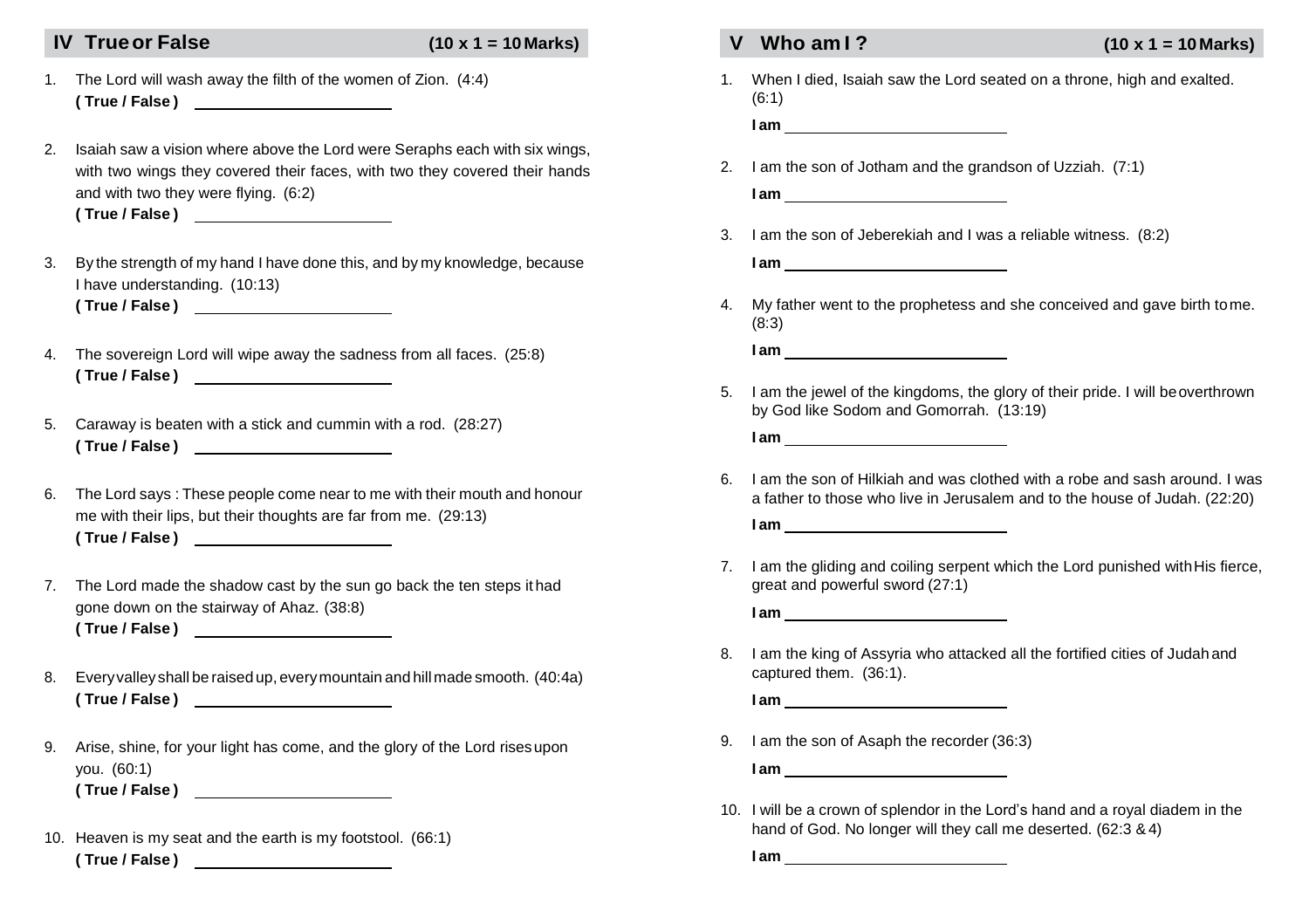|    |                              | VI Choose the best answer $(30 \times 1 = 30 \text{ Marks})$                                  |                                   |         |
|----|------------------------------|-----------------------------------------------------------------------------------------------|-----------------------------------|---------|
| 1. |                              | A ten acre vineyard will produce a bath of ______________. (5:10)                             |                                   |         |
|    | a) Wine                      |                                                                                               | b) Grapes c) Grain d) Fruit       |         |
| 2. |                              | Because of the abundance of the milk the cow and goat give, a man will<br>have to eat. (7:22) |                                   |         |
|    |                              | a) Ghee b) Curds c) Butter d) Milk                                                            |                                   |         |
| 3. |                              |                                                                                               |                                   |         |
|    | a) Judah                     |                                                                                               | b) Israel c) Ephraim d) Jerusalem |         |
| 4. |                              | With you will draw water from the wells of salvation. (12:3)                                  |                                   |         |
|    | a) happiness                 | b) joy                                                                                        | c) gladness d) wellness           |         |
| 5. |                              |                                                                                               |                                   |         |
|    | a) love                      |                                                                                               | b) joy c) hope d) peace           |         |
| 6. | boats over the water. (18:1) | The land along the rivers of Cush sends envoys by sea in _______________________              |                                   |         |
|    |                              | a) Cane b) Bamboo c) Papyrus d) Straw                                                         |                                   |         |
| 7. |                              | Tyre will beforgotten for years, the span of a king's life. (23:15)                           |                                   |         |
|    | a) 70                        | b) 75                                                                                         | c) 65                             | d) 100  |
| 8. | one." (24:16)                | From the ends of the earth we hear singing: "Glory to the                                     |                                   |         |
|    |                              | a) Holy b) Righteous c) Faithful                                                              |                                   | d) True |

| 9. |                               |                                                                                                                                            |                          |                 |  |
|----|-------------------------------|--------------------------------------------------------------------------------------------------------------------------------------------|--------------------------|-----------------|--|
|    | a) rest                       | b) calmness                                                                                                                                | c) peace d) satisfaction |                 |  |
|    |                               | 10. The Lord will rise up as He did at Mount ______________. (28:21)                                                                       |                          |                 |  |
|    | a) Horeb                      | b) Sinai                                                                                                                                   | c) Perazim d) Moriah     |                 |  |
|    |                               | 11. The moon will shine like the sun, and the sunlight will be<br>times brighter when the Lord binds up the bruises of His people. (30:26) |                          |                 |  |
|    | a) 8                          | b) 4                                                                                                                                       | c)6                      | d) 7            |  |
|    |                               | 12. For the fool speaks folly, his mind is busy with ________________. (32:6)                                                              |                          |                 |  |
|    | a) evil                       | b) wickedness c) violence d) deceit                                                                                                        |                          |                 |  |
|    |                               | 13. The Lord will be our salvation in time of ________________. (33:2b)                                                                    |                          |                 |  |
|    |                               | a) distress b) despair c) sadness d) fear                                                                                                  |                          |                 |  |
|    | the Assyrian camp. (37:36)    | 14. The angel of the Lord went out and put todeath a member of men in                                                                      |                          |                 |  |
|    | a) 186000 b) 170000           |                                                                                                                                            | c) 185000                | d) 185500       |  |
|    |                               |                                                                                                                                            |                          |                 |  |
|    | a) 30                         | b) 10                                                                                                                                      | c) 7                     | d) 15           |  |
|    | king Hezekiah's boil. (38:21) | 16. Isaiah asked to prepare a poultice of _________________to be applied to                                                                |                          |                 |  |
|    | a) grapes                     | b) figs                                                                                                                                    | c) dates                 | d) pomegranates |  |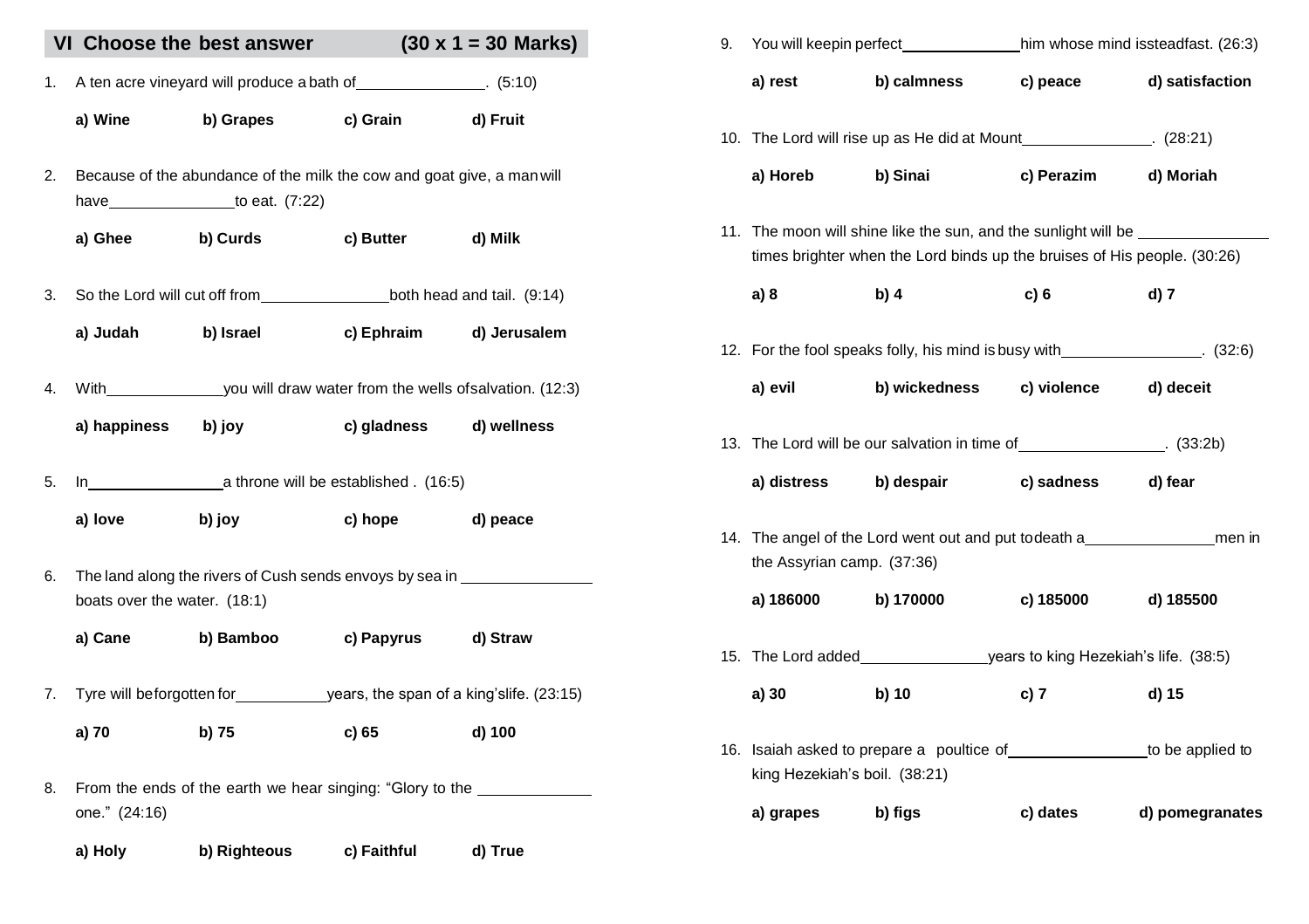| God stands for ever. (40:8)      |                                                                                                                               |                                 |             | a) peace     | b) grace                                                                 | c) victory        | d) stren |
|----------------------------------|-------------------------------------------------------------------------------------------------------------------------------|---------------------------------|-------------|--------------|--------------------------------------------------------------------------|-------------------|----------|
| a) testimony<br>c) word          |                                                                                                                               | b) feet<br>d) None of the above |             |              | 25. Even to your old age and the Lord will sustain you                   |                   |          |
|                                  |                                                                                                                               |                                 |             | a) death     | b) grey hairs                                                            | c) illness        | d) sickr |
| of the weak. (40:29)             | 18. The Lord gives strength to the weary and increases the                                                                    |                                 |             |              |                                                                          |                   |          |
|                                  |                                                                                                                               |                                 |             |              |                                                                          |                   |          |
| a) power                         | b) money                                                                                                                      | c) hope                         | d) faith    | a) carved    | b) kept                                                                  | c) engraved       | d) cove  |
|                                  |                                                                                                                               |                                 |             |              | 27. By His wounds we are ______________. (53:5b)                         |                   |          |
| a) food                          | b) water                                                                                                                      | c) clothing                     | d) riches   | a) restored  | b) saved                                                                 | c) forgiven       | d) heale |
|                                  | 20. But those who trust in idols, who say to images you are our Gods will be<br>turned back in utter________________. (42:17) |                                 |             |              | 28. My Word that goes out from my mouth will not return to me<br>(55:11) |                   |          |
| a) shame                         |                                                                                                                               | b) humiliation                  |             | a) empty     |                                                                          | b) unaccomplished |          |
| c) disappointment                |                                                                                                                               | d) distress                     |             | c) void      |                                                                          | d) wasted         |          |
|                                  | 21. When you pass through the 1980 and 1 will be with you. (43:2)                                                             |                                 |             |              | 29. Surely the contract of the Lord is not too short to save             |                   |          |
| a) valley                        | b) waters                                                                                                                     | c) fire                         | d) floods   | a) sacrifice | b) arm                                                                   | c) hand           | d) powe  |
|                                  | 22. The Lord says I will pourout my____________________on your offspring. (44:3)                                              |                                 |             |              |                                                                          |                   |          |
| a) strength                      | b) spirit                                                                                                                     | c) wisdom                       | d) blessing | a) deeds     | b) acts                                                                  | c) words          | d) thou  |
|                                  |                                                                                                                               |                                 |             |              |                                                                          |                   |          |
| a) with an everlasting salvation |                                                                                                                               | b) with a covenant              |             |              |                                                                          |                   |          |
| c) with justice and peace        |                                                                                                                               | d) None of the above            |             |              |                                                                          |                   |          |

|                     |                                                                                 | 24. In the Lord alone are righteousness and _________________. (45:24) |  |  |
|---------------------|---------------------------------------------------------------------------------|------------------------------------------------------------------------|--|--|
| a) peace b) grace   |                                                                                 | c) victory d) strength                                                 |  |  |
|                     | 25. Even to your old age and ________________the Lord will sustain you. (46:4)  |                                                                        |  |  |
|                     | a) death b) grey hairs c) illness d) sickness                                   |                                                                        |  |  |
|                     | 26. See I have you on the palms of my hands. (49:16)                            |                                                                        |  |  |
| a) carved b) kept   |                                                                                 | c) engraved d) covered                                                 |  |  |
|                     | 27. By His wounds we are _______________. (53:5b)                               |                                                                        |  |  |
|                     | a) restored b) saved c) forgiven d) healed                                      |                                                                        |  |  |
|                     | 28. My Word that goes out from my mouth will not return to me<br>$\sim$ (55:11) |                                                                        |  |  |
| a) empty            |                                                                                 | b) unaccomplished                                                      |  |  |
| c) void             |                                                                                 | d) wasted                                                              |  |  |
|                     | 29. Surely the the same of the Lord is not too short to save. (59:1)            |                                                                        |  |  |
| a) sacrifice b) arm |                                                                                 | c) hand d) power                                                       |  |  |
|                     |                                                                                 |                                                                        |  |  |
| a) deeds b) acts    |                                                                                 | c) words d) thoughts                                                   |  |  |